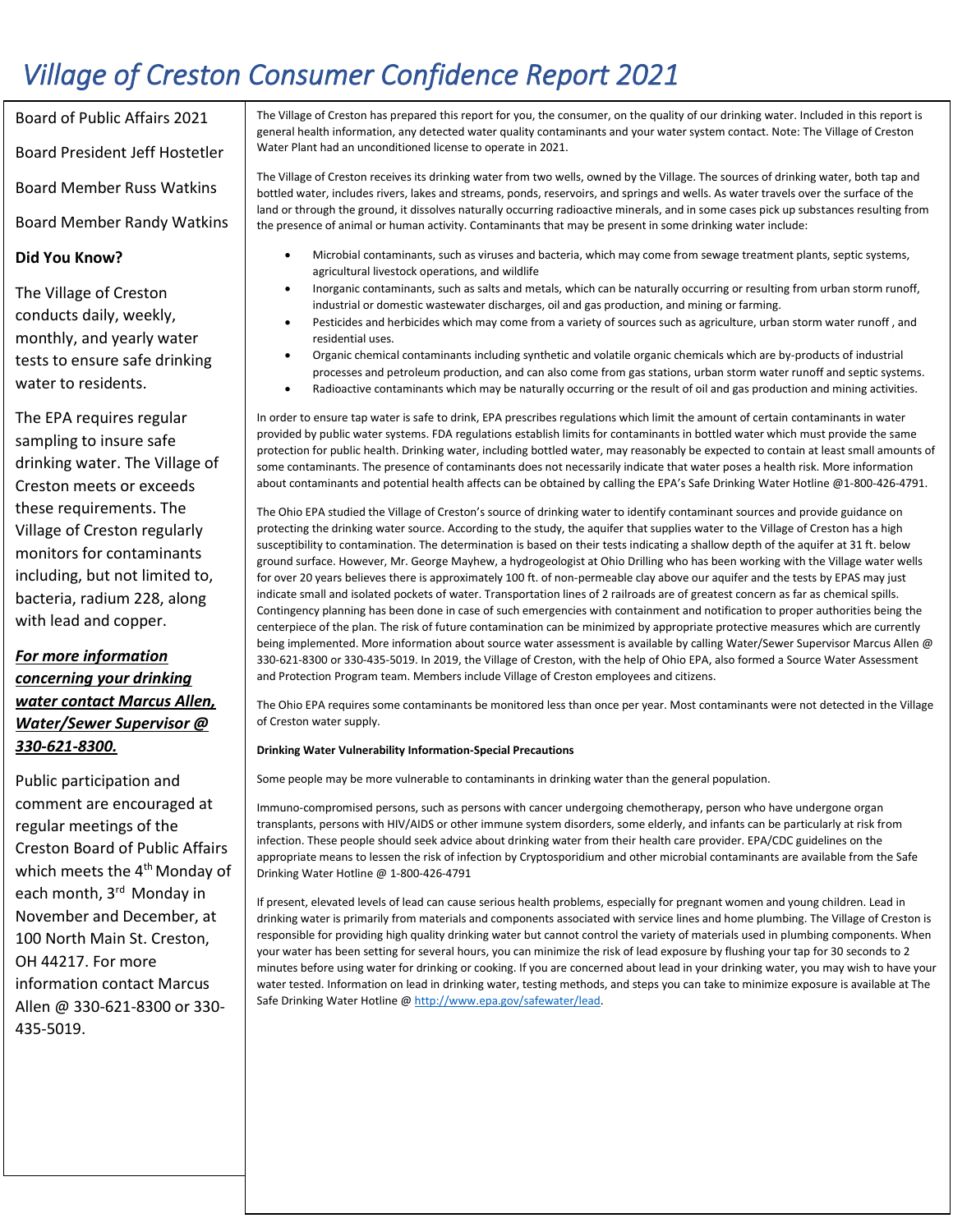| Contaminants               | Lead                                                                           | Copper                                                                                                                                               | Fluoride                                                                                                                                                        | <b>Barium</b>                                                                                       | Total                                              | Total                                               | Haloacetic                                         |
|----------------------------|--------------------------------------------------------------------------------|------------------------------------------------------------------------------------------------------------------------------------------------------|-----------------------------------------------------------------------------------------------------------------------------------------------------------------|-----------------------------------------------------------------------------------------------------|----------------------------------------------------|-----------------------------------------------------|----------------------------------------------------|
|                            |                                                                                |                                                                                                                                                      |                                                                                                                                                                 |                                                                                                     | Trihalomethanes                                    | Chlorine                                            | Acids                                              |
| MCLG / MRDLG               | $0$ ug/L                                                                       | $1.3 \text{ mg/L}$                                                                                                                                   | $4$ mg/L                                                                                                                                                        | $2$ mg/L                                                                                            | <b>NA</b>                                          | $0$ mg/L                                            | $0$ ug/L                                           |
| MCL / MRDL                 | $15 \text{ ug/L}$                                                              | $1.3 \text{ mg/L}$                                                                                                                                   | $4$ mg/L                                                                                                                                                        | $2$ mg/L                                                                                            | 80 ug/L                                            | $4.0$ mg/L                                          | $60 \text{ ug/L}$                                  |
| Level Found                |                                                                                | 2.1 ug/L 0.97 mg/L                                                                                                                                   | $0.48$ mg/L                                                                                                                                                     | $0.043$ mg/L                                                                                        | $21.3 \text{ ug/L}$                                | $1.13$ mg/L                                         | $6.3$ ug/L                                         |
| Range of Detection <2.0-13 |                                                                                | $0.07 - 1.1$                                                                                                                                         | <b>NA</b>                                                                                                                                                       | <b>NA</b>                                                                                           | $2.3 - 6.6$ ug/L                                   | 0.92-1.64mg/L 1.6-2.5 ug/L                          |                                                    |
|                            | ug/L                                                                           | mg/L                                                                                                                                                 |                                                                                                                                                                 |                                                                                                     | ug/L                                               | mg/L                                                | ug/L                                               |
| Violation                  | <b>NO</b>                                                                      | <b>NO</b>                                                                                                                                            | <b>NO</b>                                                                                                                                                       | <b>NO</b>                                                                                           | <b>NO</b>                                          | <b>NO</b>                                           | <b>NO</b>                                          |
| Sample Year                | 2019                                                                           | 2019                                                                                                                                                 | 2019                                                                                                                                                            | 2019                                                                                                | 2021                                               | 2021                                                | 2021                                               |
|                            | Corrosion<br>of<br>natural<br>plumbing<br>erosion<br>of<br>natural<br>deposits | Corrosion<br>of natural<br>plumbing<br>erosion of<br>natural<br>deposits<br>Note: O<br>out of 10<br>samples<br>were over<br>the<br>"Action<br>Level" | Erosion of<br>natural<br>deposits/<br>water<br>additive<br>to<br>promote<br>strong<br>teeth/<br>discharge<br>from<br>fertilizer<br>and<br>aluminum<br>factories | Erosion of<br>natural<br>deposits/<br>discharge<br>from drilling<br>wastes &<br>metal<br>refineries | By product of<br>drinking<br>water<br>chlorination | Water<br>additive<br>used to<br>control<br>microbes | By product of<br>drinking<br>water<br>chlorination |

Action Level (AL) The concentration of a contaminant, if exceeded, triggers treatment or other requirements which a water system must follow.

Maximum Contaminant Level Goal (MCLG) The level of a contaminant in drinking water below which there is no known or expected risk to health. MCLG's allow for a margin of safety.

Maximum Contaminant Level (MCL) The highest level of a contaminant allowed in drinking water. MCL's are set as close to MCLG's

as feasible using the best available treatment technology.

Parts per billion (ppb) or Micrograms per liter (ug/L) Units of measure for concentration of a contaminant. A part per billion corresponds to one second in 31.7 years.

Parts per Million (ppm) or Milligrams per liter (mg/L) Units of measure for concentration of a contaminant. A part per million corresponds to one second in a little over 11.5 days.

The  $\le$  symbol  $\le$ ) A symbol that means less than. A result of  $\leq$ 1 means the lowest level that could be detected was 1 and the contaminant in that sample could not be detected.

N/A Means "not applicable in this instance."

Maximum Residual Disinfectant Level (MRDL) The highest level allowed in drinking water. There is convincing evidence that addition of a disinfectant is necessary for control of microbial contaminants.

Maximum Residual Disinfectant Level Goal (MRDLG) The level of a drinking water disinfectant below which there is no known or expected risk to health. MRDLG's do not reflect the benefits of the use of disinfectants to control microbial contaminants.